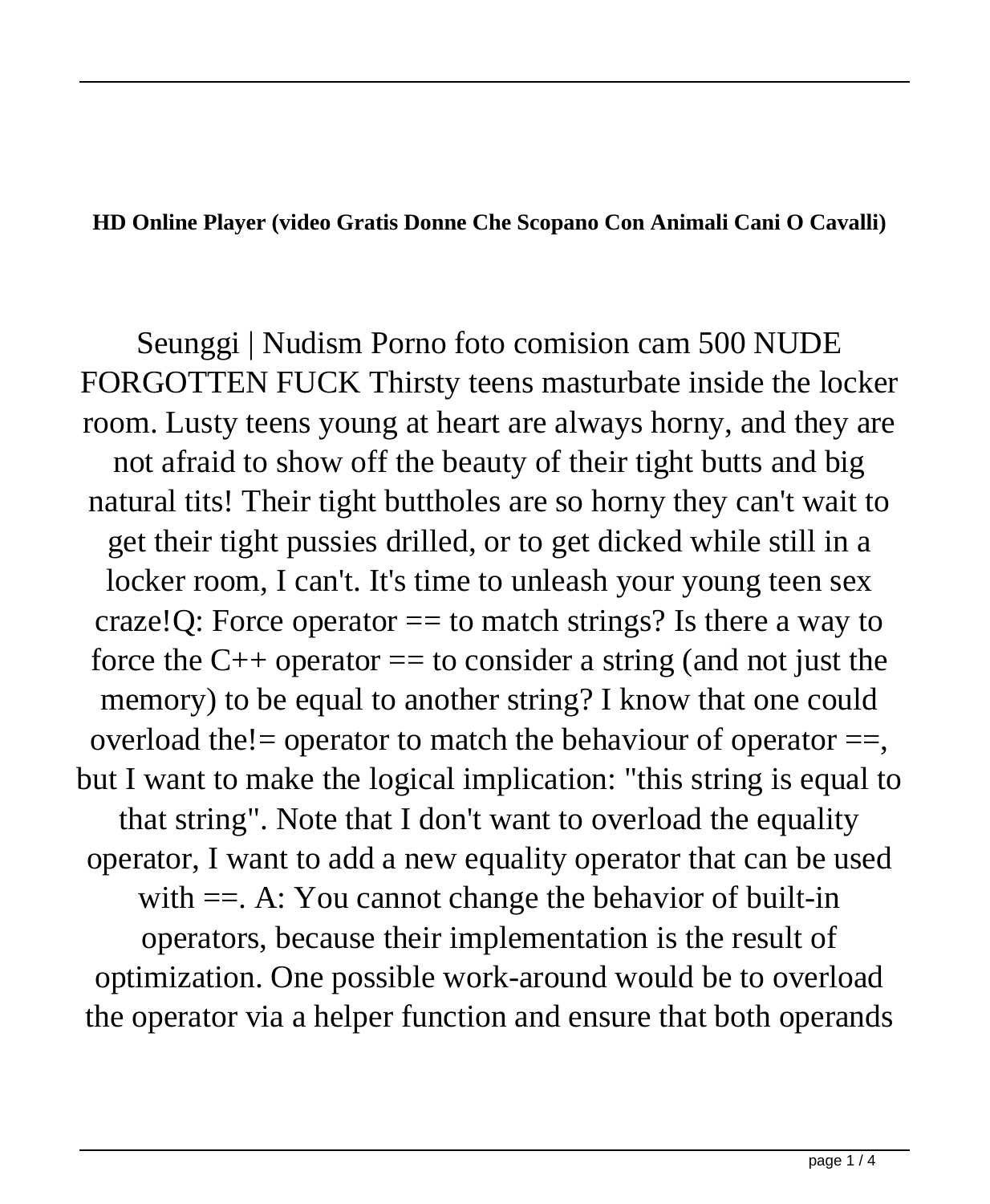are char\*, so that the string compares using a character-bycharacter comparison instead of using the (potentially fast) operator (e.g., is Equal ("abc", "abc") == true). Something like bool is Equal(const char<sup>\*</sup> a, const char<sup>\*</sup> b) { return a && b && std::strcmp(a, b) = 0; } Q: How do you send an image in Android activity without "http". If you do send in the URL, it doesn't work I want to send a JPG picture from my android application without having to hard code the "http". So far, I'm using this to send from the URL, but it doesn't work, because it says the file path is wrong: String the Data  $=$ URLEncoder.encode(image\_data.getData(), "UTF-8") .replace(" ", "%20

[Download](http://evacdir.com/ZG93bmxvYWR8WjZFTW5ob2ZId3hOalV5TkRZek1EVXdmSHd5TlRjMGZId29UU2tnY21WaFpDMWliRzluSUZ0R1lYTjBJRWRGVGww.edtv/porterhouse/exceed/mathnasium.pentathlon/recovering/SEQgT25saW5lIFBsYXllciAodmlkZW8gZ3JhdGlzIGRvbm5lIGNoZSBzY29wYW5vIGNvbiBhbmltYWxpIGNhbmkgbyBjYXZhbGxpKQSEQ)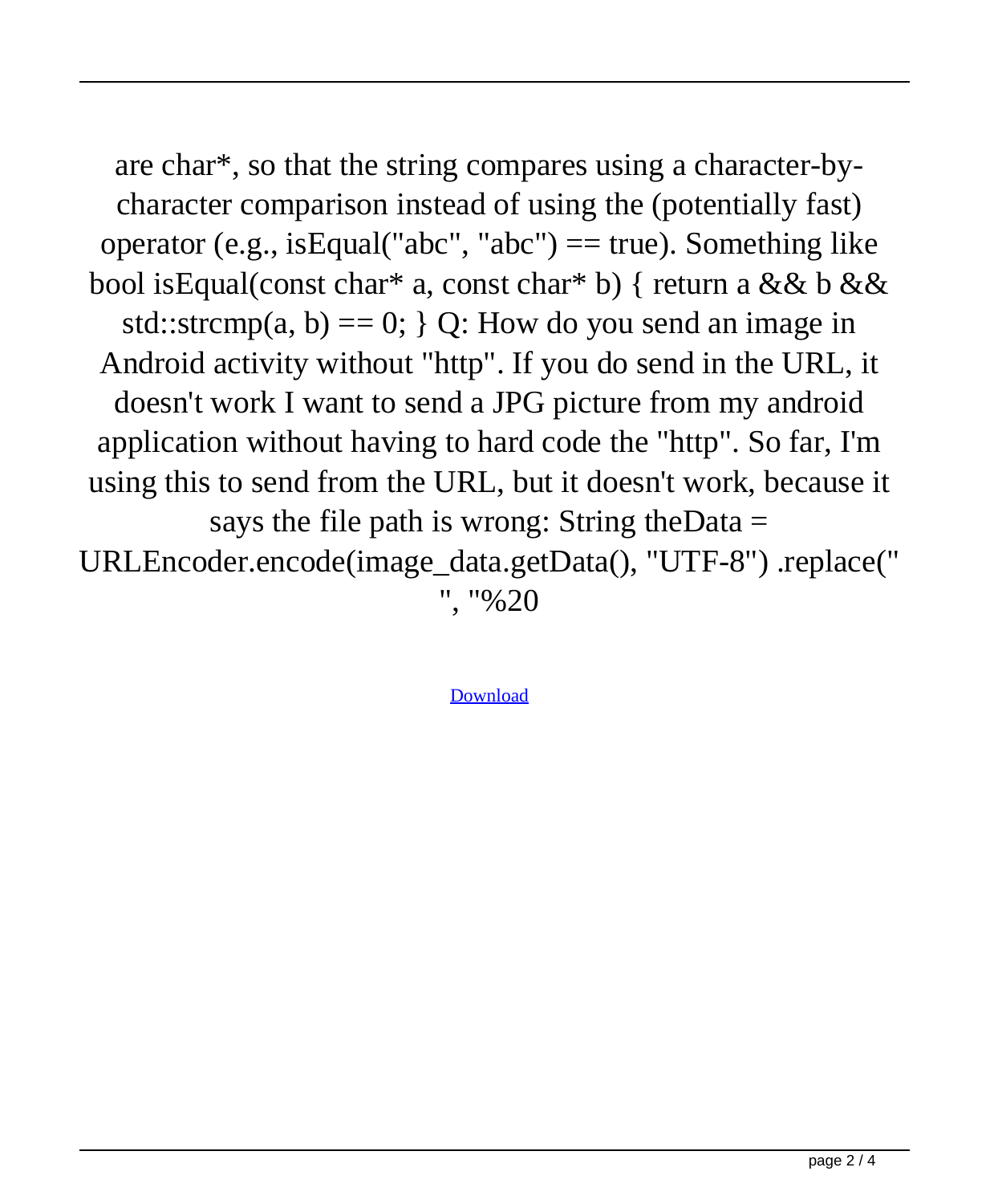

27 April 2021 - . . In a city on a mountain, In a city on a mountain, In a city on a mountain - Me and you, and where are the others? In a city on a mountain, In a city on a mountain, In a city on a mountain - Me and you, and where are the others? Everyone who is like us, From morning to night In the city on the mountain - You and me, and where are the others? Everyone who is like us, From morning to night In the city on the mountain - Me and you, and others where are we? fffad4f19a

> [iso 14001 standard pdf arabic download](https://docs.google.com/viewerng/viewer?url=corosocial.com/upload/files/2022/05/CghZiVvXljOZLYnQN6G1_13_08992b0cf22104c642aee935e05e50f5_file.pdf) [licensekeyforvividworkshopdataati121](https://docs.google.com/viewerng/viewer?url=together-19.com/upload/files/2022/05/US7cC1y8p4dDUIuyyJCm_13_7c1d4a217406f004b09f21ab293c334e_file.pdf)